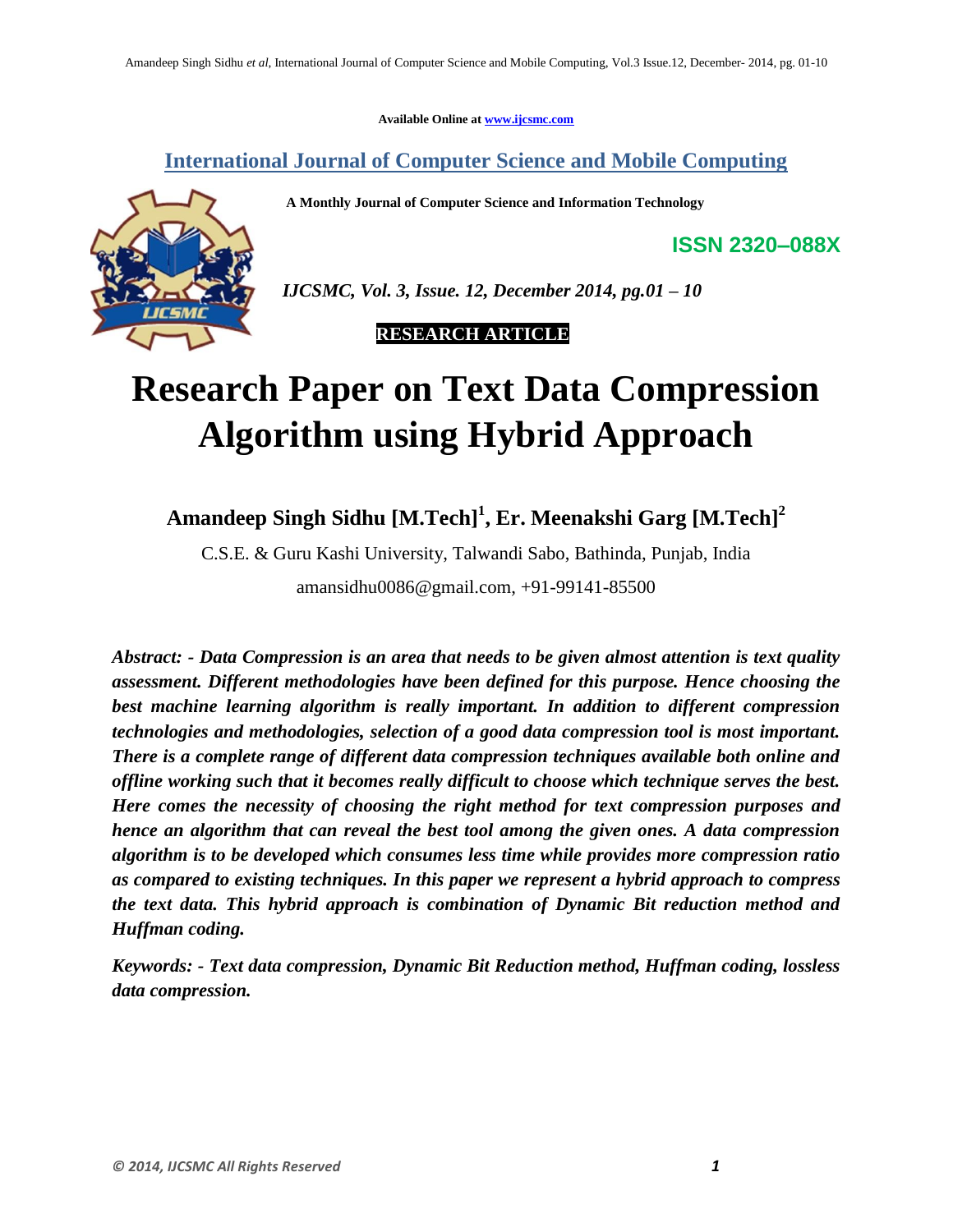## **1. INTRODUCTION**

Data compression is a process by which a file (Text, Audio, and Video) may be transformed to another (compressed) file, such that the original file may be fully recovered from the original file without any loss of actual information. This process may be useful if one wants to save the storage space. For example if one wants to store a 4MB file, it may be preferable to first compress it to a smaller size to save the storage space.

Also compressed files are much more easily exchanged over the internet since they upload and download much faster. We require the ability to reconstitute the original file from the compressed version at any time. Data compression is a method of encoding rules that allows substantial reduction in the total number of bits to store or transmit a file. The more information being dealt with, the more it costs in terms of storage and transmission costs. In short, Data Compression is the process of encoding data to fewer bits than the original representation so that it takes less storage space and less transmission time while communicating over a network [1].

Data Compression is possible because most of the real world data is very redundant. Data Compression is basically defined as a technique that reduces the size of data by applying different methods that can either be Lossy or Lossless [1]. A compression program is used to convert data from an easy-to-use format to one optimized for compactness. Likewise, an uncompressing program returns the information to its original form.



**Fig. 1.1 Data Compression and Decompression**

## **1.2 TYPES OF DATA COMPRESSION**

Currently, two basic classes of data compression are applied in different areas. One of these is lossy data compression, which is widely used to compress image data files for communication or archives purposes. The other is lossless data compression that is commonly used to transmit or archive text or binary files required to keep their information intact at any time.

There are two mainly two types of Data Compression:

- Lossy Compression
- Lossless Compression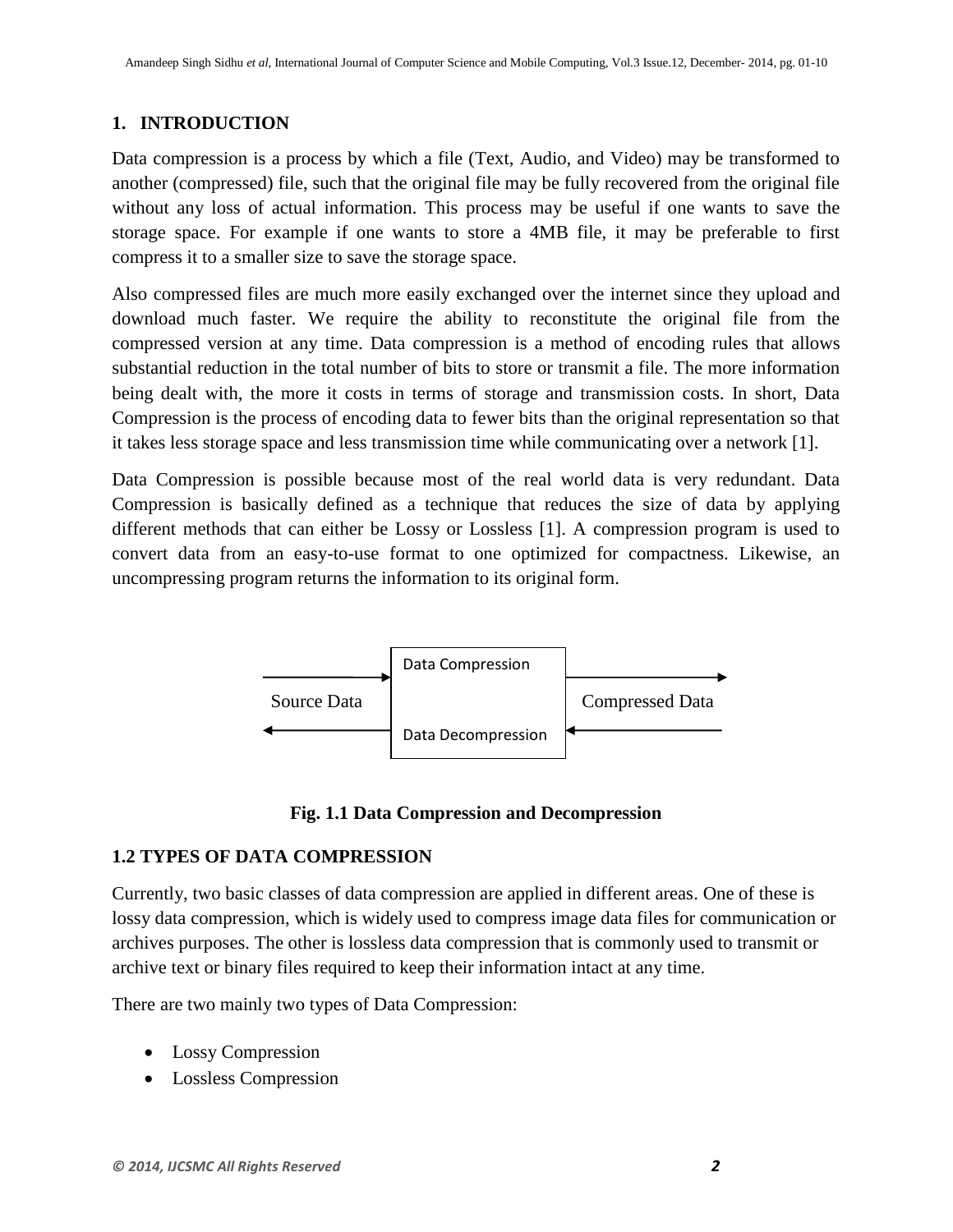

**Fig: 1.2 Classification of Data Compression**

# **1.2.1 Lossy Data Compression**

A lossy data compression method is one where the data retrieves after decompression may not be exactly same as the original data, but is "close enough" to be useful for specific purpose. After one applies lossy data compression to a message, the message can never be recovered exactly as it was before it was compressed. When the compressed message is decoded it does not give back the original message. Data has been lost. Because lossy compression cannot be decoded to yield the exact original message, it is not a good method of compression for critical data, such as textual data. It is most useful for Digitally Sampled Analog Data (DSAD). DSAD consists mostly of sound, video, graphics, or picture files. In a sound file, for example, the very high and low frequencies, which the human ear cannot hear, may be truncated from the file.

The examples of frequent use of Lossy data compression are on the Internet and especially in the streaming media and telephony applications. Some examples of lossy data compression algorithms are JPEG, MPEG, MP3.Most of the lossy data compression techniques suffer from generation loss which means decreasing the quality of text because of repeatedly compressing and decompressing the file. Lossy image compression can be used in digital cameras to increase storage capacities with minimal degradation of picture quality.

# **1.2.2 Lossless Data Compression**

Lossless data compression is a technique that allows the use of data compression algorithms to compress the text data and also allows the exact original data to be reconstructed from the compressed data. This is in contrary to the lossy data compression in which the exact original data cannot be reconstructed from the compressed data. The popular ZIP file format that is being used for the compression of data files is also an application of lossless data compression approach.

Lossless compression is used when it is important that the original data and the decompressed data be identical. Lossless text data compression algorithms usually exploit statistical redundancy in such a way so as to represent the sender's data more concisely without any error or any sort of loss of important information contained within the text input data. Since most of the real-world data has statistical redundancy, therefore lossless data compression is possible. For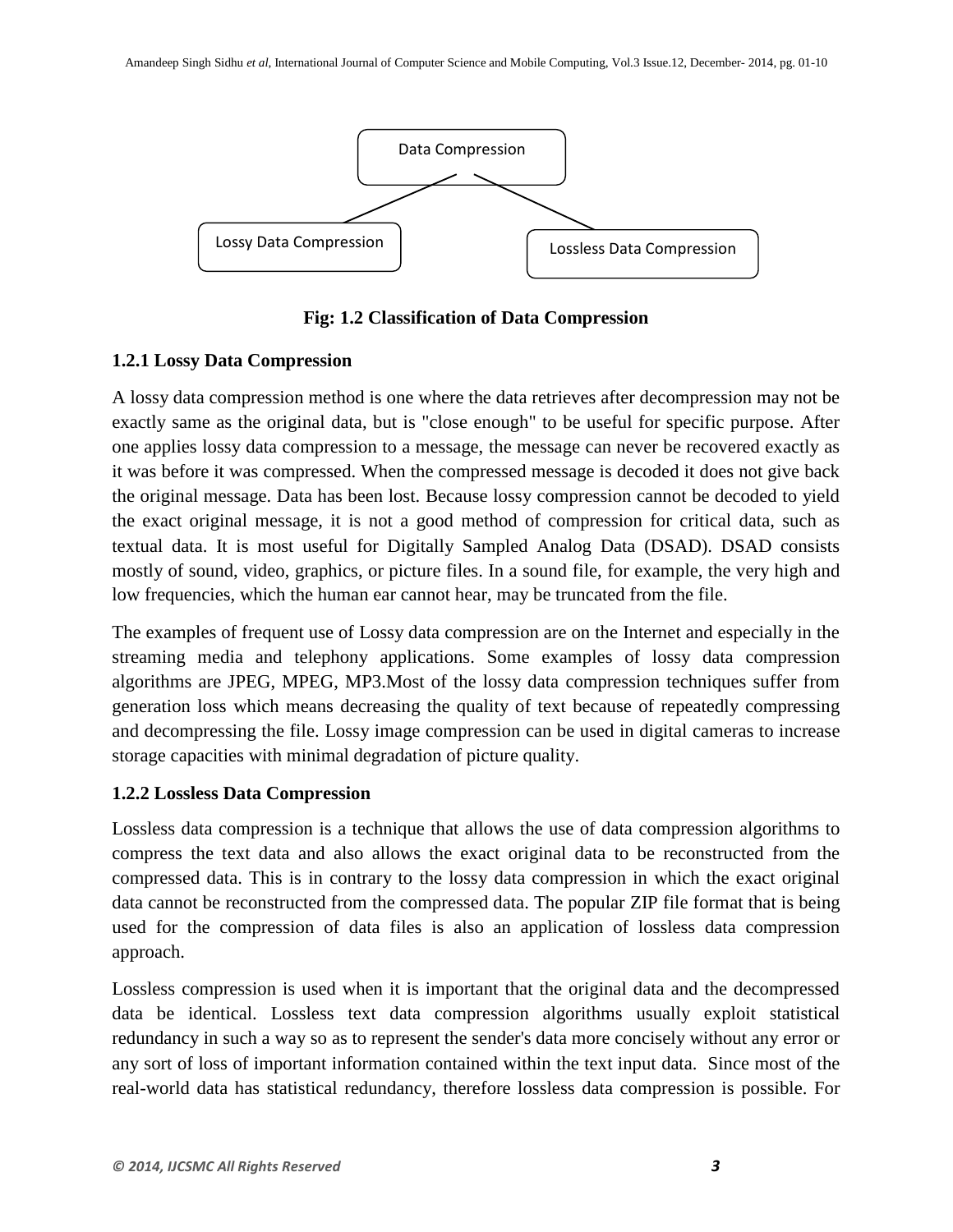instance, In English text, the letter 'a' is much more common than the letter 'z', and the probability that the letter't' will be followed by the letter 'z' is very small. So this type of redundancy can be removed using lossless compression. Lossless compression methods may be categorized according to the type of data they are designed to compress. Compression algorithms are basically used for the compression of text, images and sound. Most lossless compression programs use two different kinds of algorithms: one which generates a statistical model for the input data and another which maps the input data to bit strings using this model in such a way that frequently encountered data will produce shorter output than improbable(less frequent) data.

The advantage of lossless methods over lossy methods is that Lossless compression results are in a closer representation of the original input data. The performance of algorithms can be compared using the parameters such as Compression Ratio and Saving Percentage. In a lossless data compression file the original message can be exactly decoded. Lossless data compression works by finding repeated patterns in a message and encoding those patterns in an efficient manner. For this reason, lossless data compression is also referred to as redundancy reduction. Because redundancy reduction is dependent on patterns in the message, it does not work well on random messages. Lossless data compression is ideal for text.

## **2. LITERATURE REVIEW**

This section involves the Literature survey of various techniques available for Data compression and analyzing their results and conclusions.

**R. S. Brar and B. Singh, et.al, (2013),** *"A survey on different compression techniques and bit reduction algorithm for compression of text data"*. **International Journal of Advanced Research in Computer Science and Software Engineering (IJARCSSE) Volume 3, Issue 3, March 2013.**This paper provides a survey of different basic lossless and lossy data compression techniques. On the basis of these techniques a bit reduction algorithm for compression of text data has been proposed by the authors based on number theory system and file differential technique which is a simple compression and decompression technique free from time complexity. Future work can be done on coding of special characters which are not specified on key-board to revise better results.

**S. Porwal, Y. Chaudhary, J. Joshi, M. Jain, et. al, (2013),** *"Data Compression Methodologies for Lossless Data and Comparison between Algorithms"*. **International Journal of Engineering Science and Innovative Technology (IJESIT) Volume 2, Issue 2, March 2013.**  This research paper provides lossless data compression methodologies and compares their performance. Huffman and arithmetic coding are compared according to their performances. In this paper the author has found that arithmetic encoding methodology is powerful as compared to Huffman encoding methodology. By comparing the two techniques the author has concluded that the compression ratio of arithmetic encoding is better and furthermore arithmetic encoding reduces channel bandwidth and transmission time also.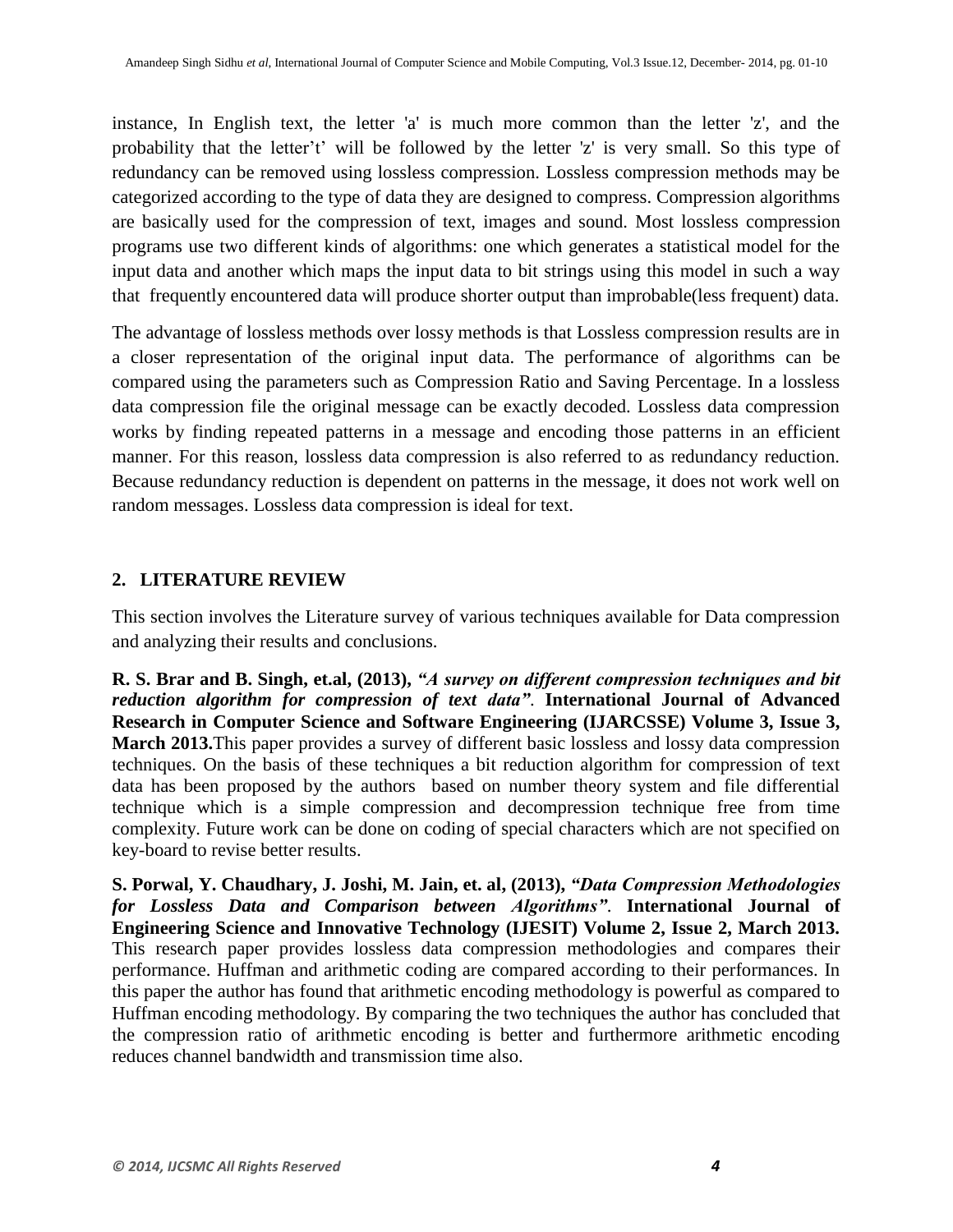**S.Shanmugasundaram and R. Lourdusamy, et. al, (2011***), "A Comparative Study of Text Compression Algorithms"***. International Journal of Wisdom Based Computing, Vol.1 (3),**  Dec 2011. There are lot of data compression algorithms which are available to compress files of different formats. This paper provides a survey of different basic lossless data compression algorithms. Experimental results and comparisons of the lossless compression algorithms using Statistical compression techniques and Dictionary based compression techniques were performed on text data. Among the statistical coding techniques the algorithms such as Shannon-Fano Coding, Huffman coding, Adaptive Huffman coding, Run Length Encoding and Arithmetic coding are considered. A set of interesting conclusions are derived on their basis. Lossy algorithms achieve better compression effectiveness than lossless algorithms, but lossy compression is limited to audio, images, and video, where some loss is acceptable. The question of the better technique of the two, "lossless" or "lossy" is pointless as each has its own uses with lossless techniques better in some cases and lossy technique better in others.

#### **3. RESEARCH AND DESIGN METHODOLOGY**

Improved Dynamic Bit Reduction algorithm works in two phases to compress the text data. In the first phase data is compressed with the help of dynamic bit reduction technique and in second phase Huffman coding is used to compress the data further to produce the final output. In the First phase, when user enters an input data, the system will find out the occurrence of number of unique symbols in the input text string and then numeric code will be assigned to these unique symbols. For each numeric code, corresponding binary codes will be generated dynamically to obtain the (compressed) binary output. Then ASCII code will be generated from the binary output obtained which will serve as the input to the second phase of the system. In the second phase Huffman Coding will be applied to the output of first phase to further compress the data and improve the performance of dynamic bit reduction algorithm. Huffman coding follows top down approach means the binary tree is built from the top to down to generate an optimal result. In Huffman Coding the characters in a data file are converted to binary code and the most common characters in the file have the shortest binary codes, and the characters which are least common will have the longest binary code. In the similar way method of decompression works in reverse order. Compressed data is first decompressed by Huffman Decoder and then by dynamic bit reduction decoder to get back the original data. Following are the steps to compress the data with the help of our proposed system.

#### **3.1 COMPRESSION ALGORITHM**

- Step I: Input the text data to be compressed.
- Step II: Find the number of unique symbols in the input text data.
- Step III: Assign the numeric code to the unique symbols found in the step II.
- Step IV: Starting from first symbol in the input find the binary code corresponding to that

Symbols from assigned numerical codes and concatenate them to obtain binary Output.

- Step V: Add number of 0's in MSB of Binary output until it is divisible by 8.
- Step VI: Generate the ASCII code for every 8 bits for the binary output obtained in step V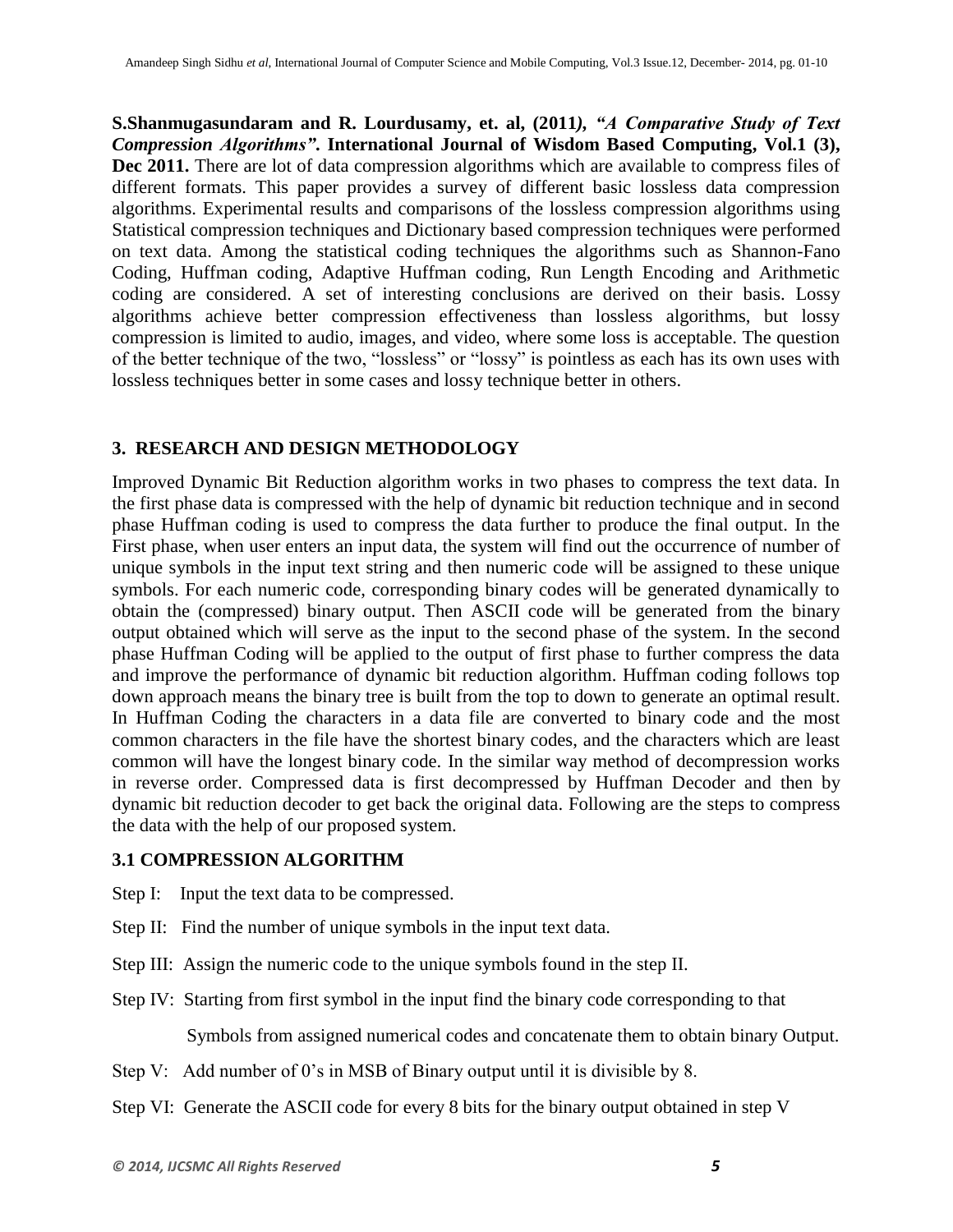And concatenate them to create input for second phase.

[Step VI is the result of dynamic bit Reduction Method in ASCII format]

- Step VII: Give the output generated by Step VI to Huffman tree to further compress the data And obtain the result in compressed binary output form.
- Step VIII: Display the final result obtained in step VII.

[Output from step VIII is final compressed output]

#### **3.2 DECOMPRESSION ALGORITHM**

- Step I: Input the Final output from compressed phase.
- Step II: Assign this input to the Huffman decoder to decompress the data compressed by Huffman tree in ASCII format.
- Step III: Calculate the binary code corresponding to the ASCII values obtained in Step II.
- Step IV: Remove the extra bits from the binary output added in the compression phase.
- Step V: Calculate the numeric code for every 8 bits obtained in the Step IV.
- Step VI: For every numeric value obtained in the step V, find the corresponding symbol to Get the final decompressed data.

Step VII: Concatenate the data symbols obtained in the step VI and obtain the final output.

Step VIII: Display the final result to the user.

## **4. RESULTS AND DISCUSSION**

This section describes the results generated by the proposed system. We have taken different data sets (Random, Alphanumeric, Numeral, Special characters) and conducted various experiments to determine the performance of the proposed system.

**Performance Parameters:** Performance evaluation of the proposed algorithm is done using two parameters-Compression Ratio and Saving Percentage.

 **Compression ratio:** Compression ratio is defined as the ratio of size of the compressed file to the size of the source file.

**Compression ratio**= (C2/C1) \*100%

 **Saving Percentage:** Saving Percentage calculates the shrinkage of the source file as a percentage.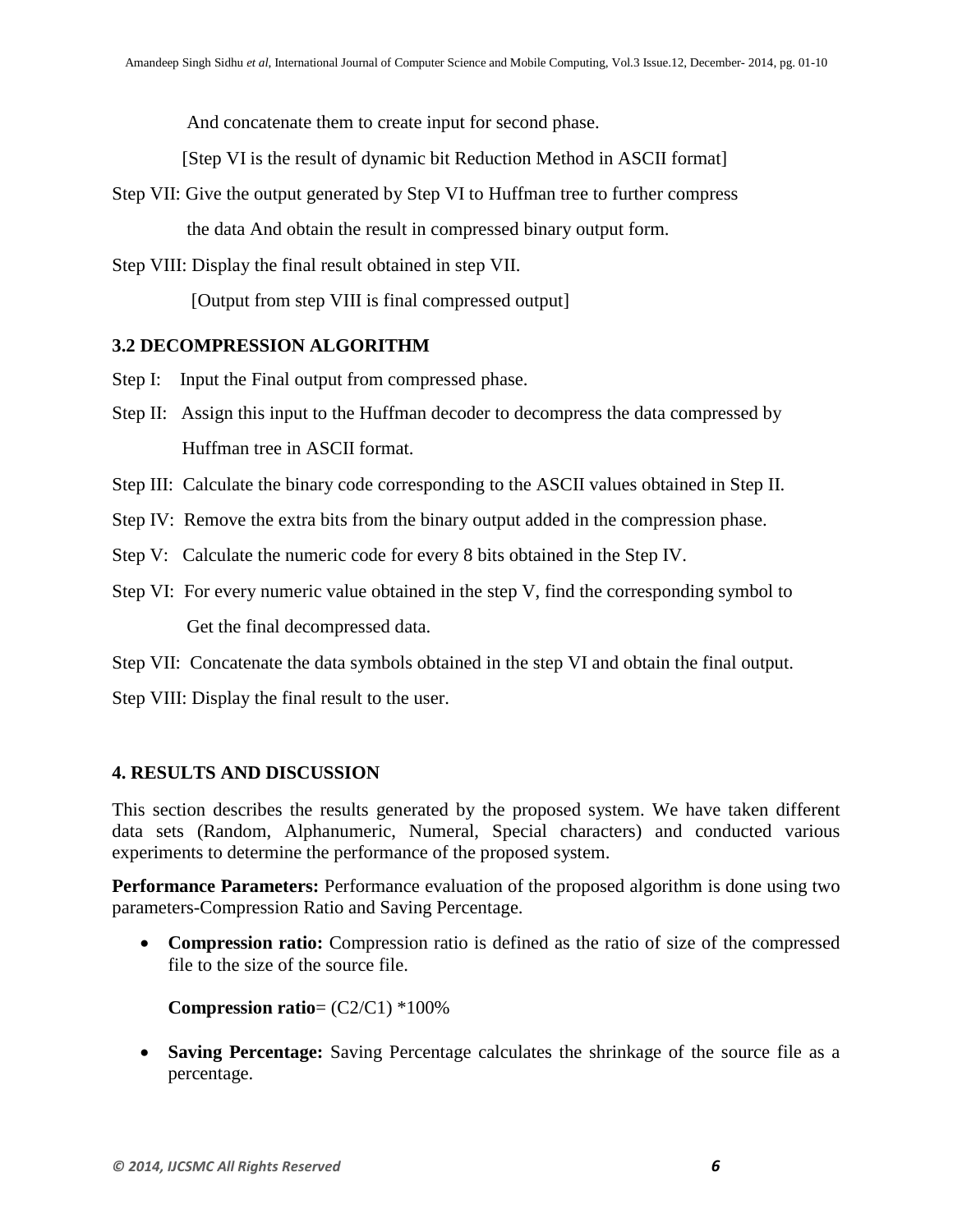#### **Saving percentage** =  $(C1-C2/C1)*100\%$

**C1**= Size before compression

**C2**= Size after compression

#### **5. FINAL PROPOSED SYSTEM FOR RANDOM DATA SET**

| Input text size (in bytes) | <b>Output of</b><br>proposed<br>System (in<br>bytes) | <b>Compression</b><br><b>Ratio of</b><br>proposed<br>system $(In \mathcal{%})$ | <b>Saving Percentage</b> |
|----------------------------|------------------------------------------------------|--------------------------------------------------------------------------------|--------------------------|
| 87                         | 26                                                   | 29.8                                                                           | 70.1                     |
| 117                        | 36                                                   | 30.7                                                                           | 69.2                     |
| 176                        | 87                                                   | 49.4                                                                           | 50.5                     |
| 352                        | 174                                                  | 49.4                                                                           | 50.5                     |
| 536                        | 286                                                  | 53.3                                                                           | 46.6                     |

#### **Final Proposed system for Random Data Set.**

Table Above shows the various experiments conducted by the authors to determine the compression ratio and space saving percentage achieved by the final proposed system for random data set.

#### **5.1 Comparison Table and Graph on Compression Ratio for Random Dataset:**

The following tables and graphs represent the comparison of Compression ratios of the existing techniques and the proposed system.

| Input text size (in<br>bytes) | <b>Bit Reduction</b><br><b>Compression ratio</b><br>$(\text{In } \% )$ | <b>Huffman</b><br><b>Compression</b><br>ratio (In $\%$ ) | <b>Proposed System</b><br>Compression ratio (in $\%$ ) |
|-------------------------------|------------------------------------------------------------------------|----------------------------------------------------------|--------------------------------------------------------|
| 87                            | 75.8                                                                   | 42.5                                                     | 29.8                                                   |
| 117                           | 75.2                                                                   | 42.7                                                     | 30.7                                                   |
| 176                           | 75                                                                     | 57.9                                                     | 49.4                                                   |

**TABLE 5.1 COMPRESSION RATIO COMPARISON FOR RANDOM DATASET**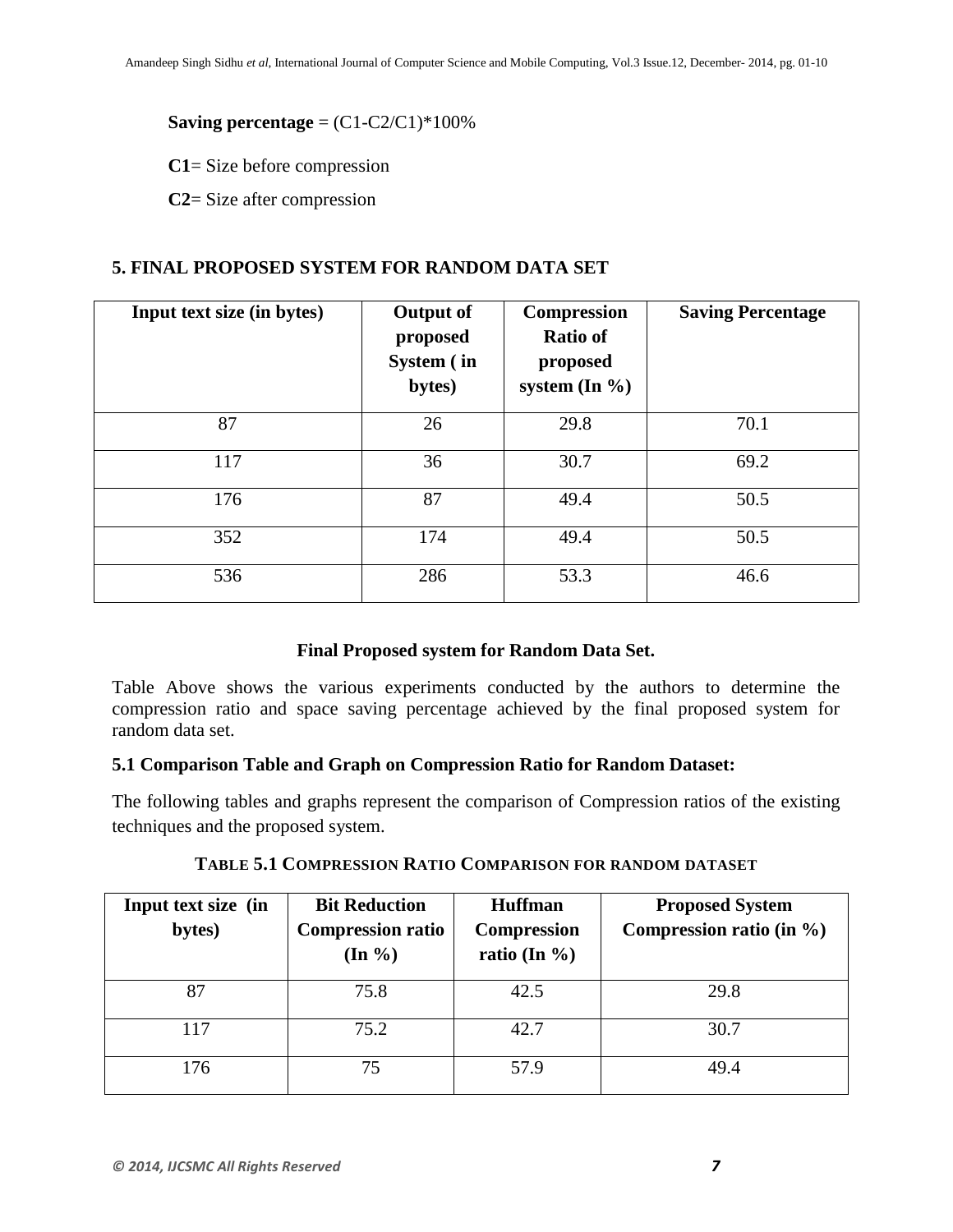| 250           | $\overline{a}$ | 57 Q                    | $\sim$         |
|---------------|----------------|-------------------------|----------------|
| $\cup$        | ر ،            | J1.7                    | 49.4           |
| $\sim$<br>JJU | - -<br>ر ،     | --<br>- 0<br>$J/\Omega$ | $\sim$<br>JJ.J |

From Table 5.1, it is clear that the compression ratio achieved by the proposed system is lesser as compared to the existing techniques which means it results in more savings of the storage space.



#### **Graph on Compression Ratio**

**Fig. 5.2 Compression ratio comparison graph for random dataset**

The above graph is made on the basis of Table 5.1 which shows the comparison of compression ratios of the existing systems and the proposed system. In the graph, the horizontal axis represents the length of input string in bytes and vertical axis represents the Compression Ratio in percentage.

## **6. CONCLUSION AND FUTURE WORK**

In this proposed work, an improved dynamic bit reduction algorithm is developed to compress and decompress the text data based on lossless data compression approach. Various experiments have been conducted on different datasets such as Random, Alphanumeric, Numeral and Special Characters dataset. The results obtained by the proposed system are compared with the existing data compression techniques- Bit Reduction and Huffman Coding using parameters-Compression Ratio and saving percentage.

From the results analysis, it is concluded that the proposed system shows very good compression results in terms of Compression Ratio and Saving Percentage as compared to the existing techniques for all the datasets that have been considered. The existing bit reduction system provides poor compression results. It is based on fixed bit encoding scheme and provides lossy output if special characters are present in the input data. These limitations of the existing Bit reduction system have been overcome by the proposed system as it is using variable Bit encoding scheme. The compression results shown by the proposed system are better than the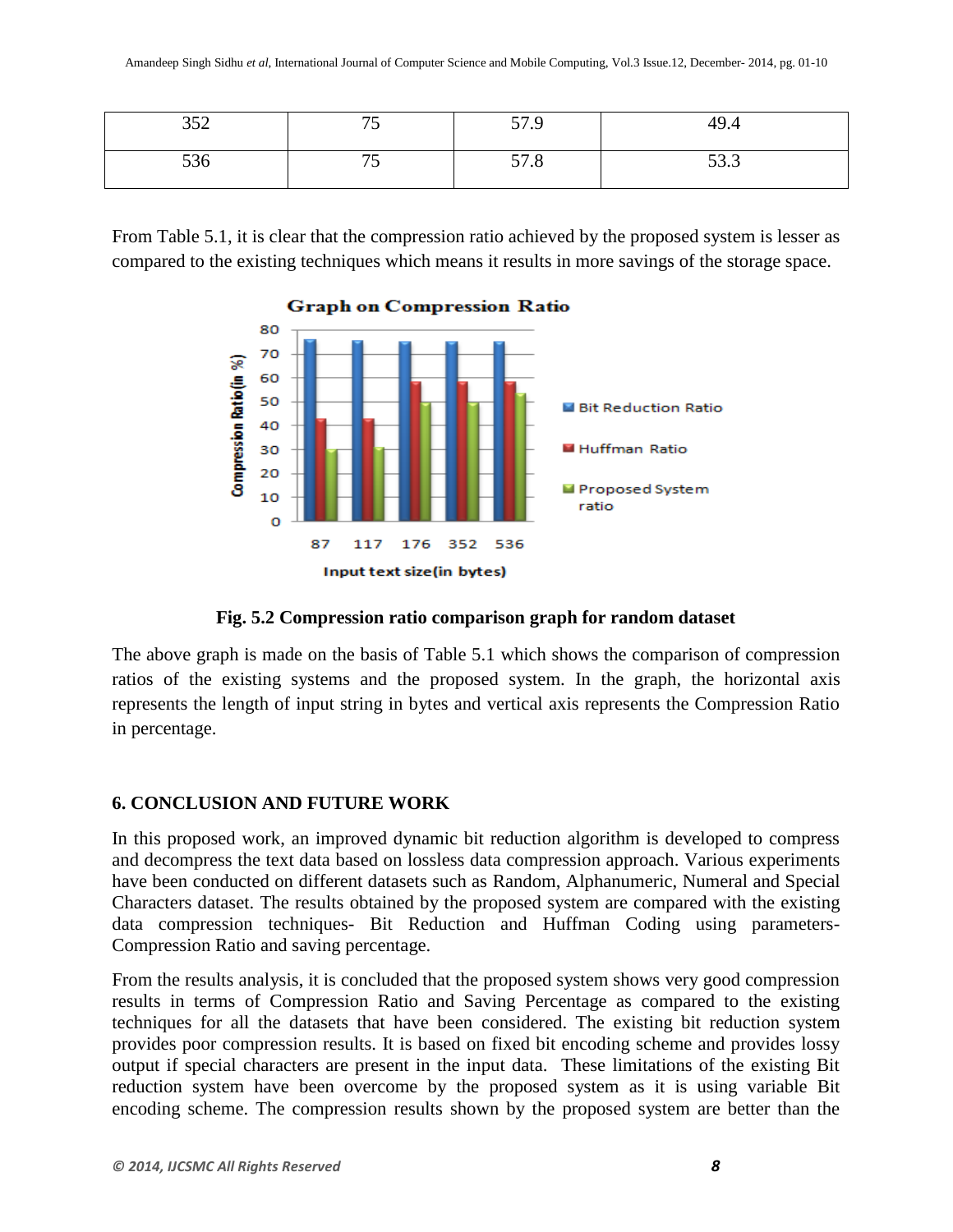existing systems (Bit reduction and Huffman coding) as it is using dynamic Bit reduction technique in the first phase and Huffman coding is applied in the second phase to further improve the performance of the proposed system and to achieve better compression results.

### **FUTURE WORK**

Improved Dynamic Bit Reduction Algorithm works only with text data written in single language which can also be tested to compress the multi lingual data i.e. text data written in multiple languages in a single file. In other words, the system works only on ASCII dataset which can be extended to work with Unicode data for future work.

#### **REFERENCES**

[1] R.S. Brar and B. Singh, "*A survey on different compression techniques and bit reduction Algorithm for compression of text data*" International Journal of Advanced Research In Computer Science and Software Engineering (IJARCSSE) Volume 3, Issue 3, March 2013

[2] S. Porwal, Y. Chaudhary, J. Joshi and M. Jain, "*Data Compression Methodologies for Lossless Data and Comparison between Algorithms"* International Journal of Engineering Science and Innovative Technology (IJESIT) Volume 2, Issue 2, March 2013

[3] S. Shanmugasundaram and R. Lourdusamy*, "A Comparative Study of Text Compression Algorithms"* International Journal of Wisdom Based Computing, Vol.1 (3), Dec 2011

[4] S. Kapoor and A. Chopra, *"A Review of Lempel Ziv Compression Techniques"* IJCST Vol.4, Issue 2, April-June 2013

[5] S.R. Kodituwakku and U. S. Amarasinghe, *"Comparison of Lossless Data Compression Algorithms for Text Data* "Indian Journal of Computer Science & Engineering Vol 1 No 4

[6] R. Kaur and M. Goyal, *"An Algorithm for Lossless Text Data Compression"* International Journal of Engineering Research & Technology (IJERT), Vol. 2 Issue 7, July - 2013

[7] H. Altarawneh and M. Altarawneh*, "Data Compression Techniques on Text Files: A Comparison Study"* International Journal of Computer Applications, Vol 26– No.5, and July 2011

[8] U. Khurana and A. Koul*, "Text Compression and Superfast Searching"* Thapar Institute Of Engineering and Technology, Patiala, Punjab, India-147004

[9] A. Singh and Y. Bhatnagar, "*Enhancement of data compression using Incremental Encoding"* International Journal of Scientific & Engineering Research, Vol 3, Issue 5, May-2012

[10] A.J Mann, *"Analysis and Comparison of Algorithms for Lossless Data Compression"* International Journal of Information and Computation Technology, ISSN 0974-2239 Volume 3, Number 3 (2013), pp. 139-146